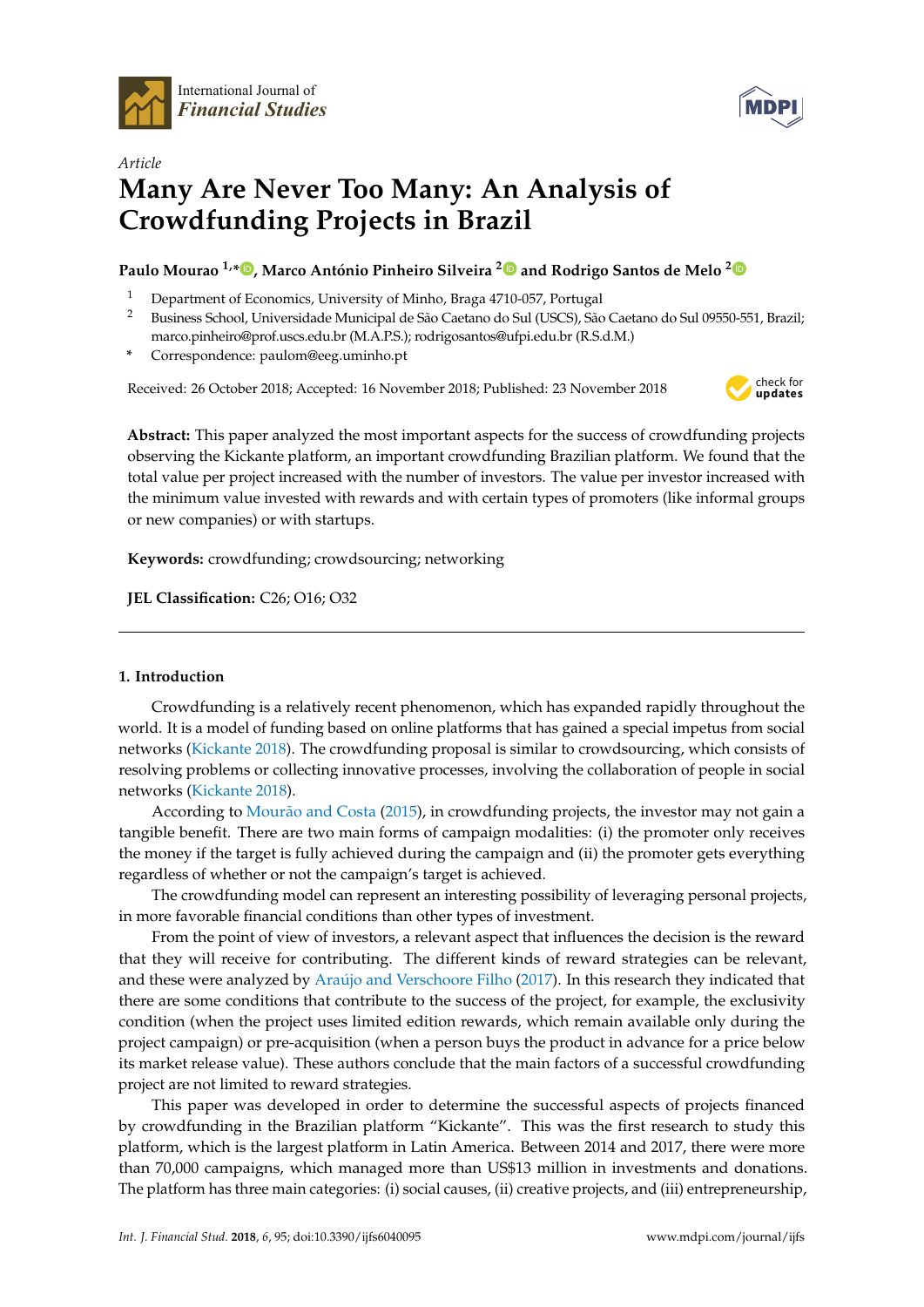and a large number of subcategories [\(Crowdfunding](#page-11-1) [2018\)](#page-11-1). We have focused on a limited set of categories for parsimony.

The identification of the success factors of the projects in the Kickante platform contributes to the study of financial management by creating policies to attract resources more appropriate to the investor profile, in addition to contributing significantly to the academy. This paper seeks to identify the reasons why some projects obtain more funds than others.

The structure of this paper is as follows. In addition to this introductory section, there are three more sections. In Section [2](#page-1-0) the literature is reviewed. In Section [3](#page-4-0) empirical efforts are presented. This section identifies the variables influencing a lot of indicators of Kickante plans in Brazil (from the total amount per project to the value per investor or percentage of the primarily requested value). In Section [4](#page-9-0) the conclusion is provided.

#### <span id="page-1-0"></span>**2. Literature Review**

### *2.1. The Literature on Crowdfunding—From Platform Models and Heterogeneous Rates of Success to the Risk of Fraud*

[Zuquetto](#page-12-2) [\(2015\)](#page-12-2) understands crowdfunding as a process of raising financial resources from investors, donors or sponsors that aims to fund individuals or companies independently of the funder aiming to obtain the profit. This author develops this concept focused on startups. Crowdfunding is a means for obtaining capital to finance new projects or projects already in progress that require a significant volume of contributions. Most common cases are similar to the following case highlighted by [Zuquetto](#page-12-2) [\(2015\)](#page-12-2). Gustavo, a Brazilian entrepreneur, invented a small device to freeze cans for domestic use. After several unsuccessful attempts to obtain financing from investors or banks, he discovered the collective financing platform and put his idea onto it, asking for a value that would cover the costs of development, production, and marketing. He then shared his financial needs on all his social networks, i.e., Facebook, Twitter, Google+, email, while not neglecting personal contact. Contributions started to appear and Gustavo received the necessary funding for the project [\(G1](#page-11-2) [2018\)](#page-11-2).

So far, crowdfunding has been basically modeled as a two-period process: In the first stage of the crowdfunding process, investors/consumers order the products before the manufacturing/production process, and can benefit from purchasing the product at a low cost or ensure future gains from the success of the new product. In the second stage of the crowdfunding process, the product is already in the market and has already achieved certain success to the point of being marketed regularly. The main difference between these two stages is the price of the good, since the price of the good is certainly lower in the first stage when compared to the second [\(Hardy](#page-11-3) [2013\)](#page-11-3).

In the study by [Hardy](#page-11-3) [\(2013\)](#page-11-3), the pay-what-you-want (PWYW) model may also be used, which can be observed in the Kickstarter platform. In this model, the consumer contributes with an amount, although the use of this model (PWYW) encourages more people to pay lower values. This bias varies according to the type of campaign, because differences arise when seeking to raise funds to finance charitable causes. Overall, crowding models are based on two types of campaigns: (i) those seeking donations to meet emerging needs, and (ii) those seeking investors to fund innovative products or processes.

The Kickante platform defines crowdfunding as the act of raising capital for initiatives that target the interests of the collectivity. Unlike other platforms, Kickante allows a wide variety of types of fundraisers, such as NGOs and artists, who look for donations (with or without reward), athletes looking for sponsorship and startups which need funds, to develop their own projects. Regarding rates of success, not all projects placed on a crowdfunding platform have good results. Considering well-known platforms, like Catarse and Kickstarter, the success rate is respectively 55% and 48.1%. According to [Zhao et al.](#page-12-3) [\(2017\)](#page-12-3), crowdfunding projects are successful (achieving the funding target) in less than 50% of cases. Thus, it is important that promoters understand the strongest forces of this emerging phenomenon.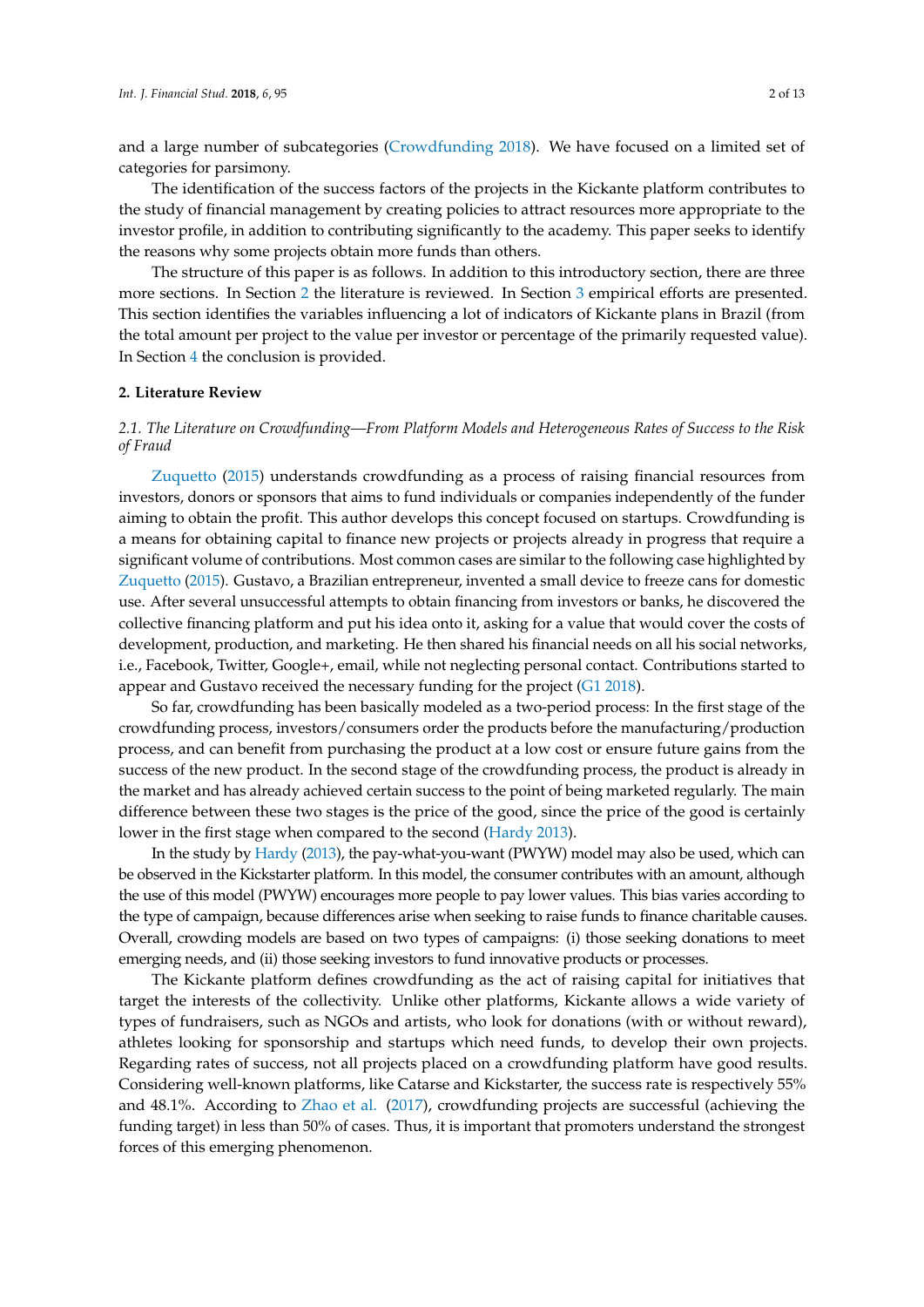People who provide resources for a crowdfunding project are not regular/mature investors or consumers. As such, participation in a crowdfunding is largely motivated by the feeling of participation in a social activity and by providing benefits to the community. Thus, crowdfunding contributors consider themselves part of a special group of investors or consumers who are providing benefits to the community (Araú[jo and Verschoore Filho](#page-11-0) [2017\)](#page-11-0).

Crowdfunding takes several forms, such as the equity-based form (investors receive an ownership stake), the reward-based form (backers typically pre-order the product that is being developed), and the lending-based model (generates substantial global funding) and donation-based schemes [\(Belleflamme et al.](#page-11-4) [2013;](#page-11-4) [Stanko and Henard](#page-12-4) [2017\)](#page-12-4). According to these authors, equity and reward-based crowdfunding models have garnered the most interest with respect to their implications for innovation.

[Holmberg](#page-11-5) [\(2016\)](#page-11-5) classified the types of crowdfunding as:

- (i) Debt crowdfunding, which is a model of crowdfunding that has obtained the greatest volume of funding worldwide, with loans to finance projects
- (ii) Equity crowdfunding, which occurs when the sale of a shareholding occurs, and
- (iii) Reward and donation crowdfunding, which is based on distribution of rewards and donations. This type of crowdfunding also gets a large slice of the global crowdfunding market [\(Holmberg](#page-11-5) [2016\)](#page-11-5).

According to [Siqueira and Diniz](#page-12-5) [\(2017\)](#page-12-5), equity crowdfunding is a modality in which sponsors can invest in companies in exchange for equity participation or profit sharing. The main risks associated with this type of investment are the entrepreneur's inability, fraud, and project risks. These risks are strengthened by the great asymmetry of information present in this type of investment, which can lead to market failures such as adverse selection, moral hazards, and collective action [\(Agrawal et al.](#page-11-6) [2011\)](#page-11-6).

One aspect of additional value is the uncertainty regarding the fairness upon the collected money. For example, in Brazil, a certain campaign raised at least US\$1 million to save a little boy. However, his parents' spending raised suspicions and the money was blocked by the courts. The boy did, in fact, suffer from a serious and rare genetic disease. The controversy heated up after the boy's parents posted photos of a New Year's Eve trip to Fernando de Noronha, and of their new expensive car and cell phones [\(G1](#page-11-2) [2018\)](#page-11-2). Some months later, the public prosecutor blocked all the money in the name of his parents under suspicion of the crime of appropriation of incomes of persons with disabilities [\(G1](#page-11-2) [2018\)](#page-11-2).

In spite of some of these fraudulent examples throughout the world, there is nowadays a general interest in detailing the determinants of successful crowdfunding projects. There are three major reasons behind this interest. First, for the platforms' managers it is relevant to improve the low success rates of the projects. Second, crowdfunding platforms are stimulating digital markets and, therefore, more studies are needed for a better comprehension of the market forces operating there, namely supply of successful projects by promoters/entrepreneurs and demand of funds. Finally, given the rising trend of electronic businesses, crowdfunding's flows will also tend to rise.

Specific literature on the determinants of successful projects financed by crowdfunding platform is presented in the following sub-section.

#### *2.2. Determinants of a Successful Crowdfunding Project*

According to [Allison et al.](#page-11-7) [\(2017\)](#page-11-7), we do not know very much about why a person chooses to provide financial capital to a particular crowdfunding campaign. Depending on the context, the reasons that lead an individual or company to contribute to a cause or project may vary.

[Mour](#page-12-6)ão [\(2007\)](#page-12-6) studied the motivations that lead people to contribute to a public campaign to support the fight against cancer. According to the author, there are other influences that lead people to donate, beyond economic growth, such as the fact that (Portuguese) older people tend to contribute less. Different situations in which a person or company is willing to make a contribution also influence the donated value.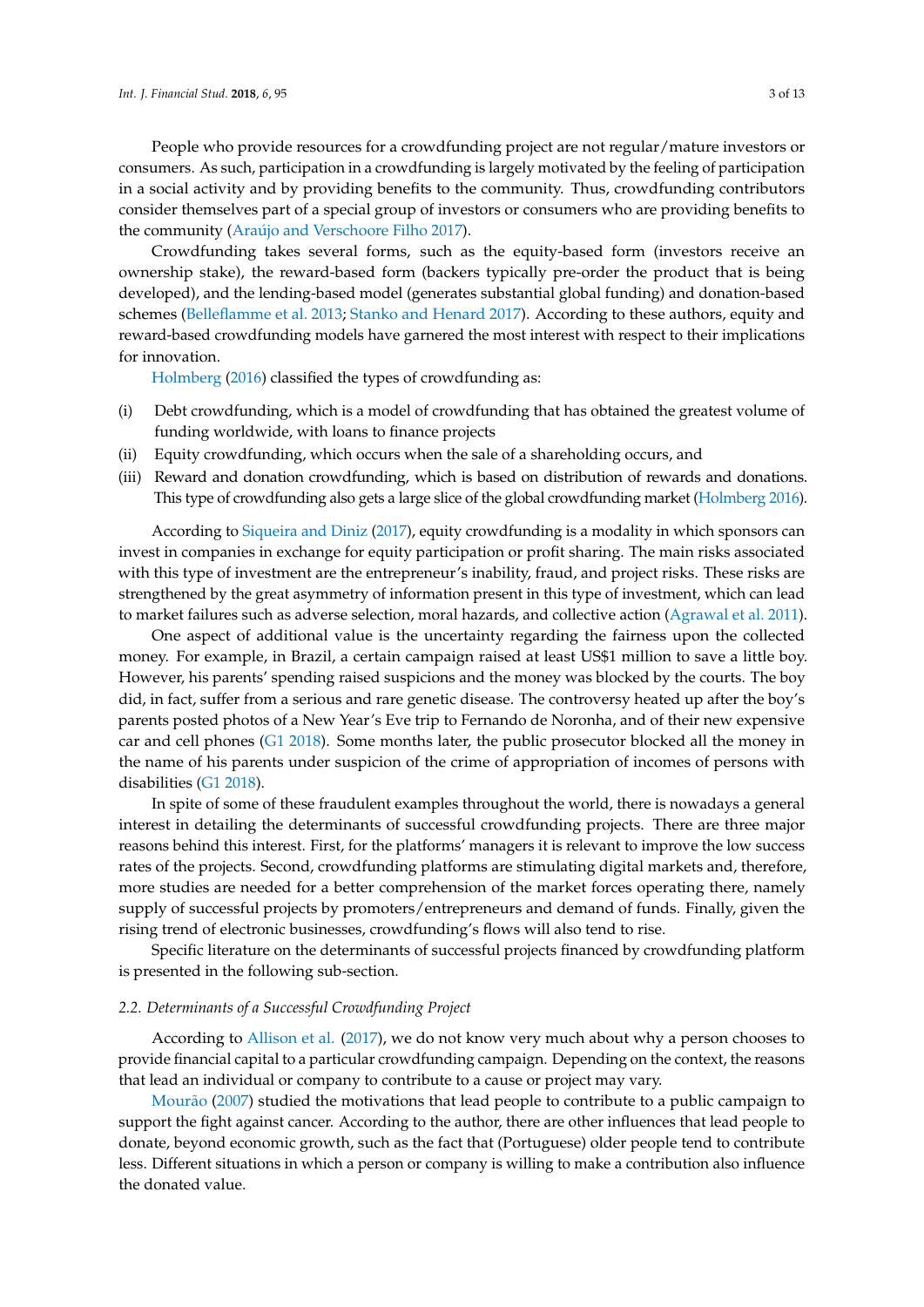Three dependent variables were detailed by Mourã[o and Costa](#page-12-1) [\(2015\)](#page-12-1) when they analyzed determinants of crowdfunding projects observed for the Portuguese PPL Crowdfunding: the total value raised by the project, the value raised by the investor, and the target percentage. Independent variables considered in the model were: year, duration of application, number of supporters, type of promoters, population density of the municipality of the promoters, number of applicants, project validity, minimum invested with maximum reward, minimum invested with reward, and the number of targets for the collected money.

One variable highlighted in the study of [Stanko and Henard](#page-12-4) [\(2017\)](#page-12-4) as important for the success of crowdfunding campaigns is the number of crowdfunding backers and its relationship to the success of campaigns. This study was the first to investigate the effects of crowdfunding on subsequent innovation outcomes. The study pointed out that crowdfunding can be viewed as an open search, which actively seeks ideas from outsiders. Crowdfunding backers play an active function in the innovation conversation. Backers are the earliest adopters and are more valuable than traditional early adopters.

[Stanko and Henard](#page-12-4) [\(2017\)](#page-12-4) stated that the amount of raised funding during a crowdfunding campaign does not significantly impact the market performance of the product, whereas the number of backers attracted to the campaign does have an impact. The study also indicates that backers make an important contribution to knowledge creation through cooperation between backers and crowdfunding promoters.

The study of [Allison et al.](#page-11-7) [\(2017\)](#page-11-7) relied on narratives of 383 crowdfunding entrepreneurs who promoted a campaign. The authors aimed to create a model for the analysis of persuasion in crowdfunding campaigns. Entrepreneurship education was considered by the study important in giving the funders the ability and motivation to make careful evaluations. On the other hand, cues, such as adopting a group identity, strongly influence inexperienced funders who participate in campaigns for the first time.

[Hardy](#page-11-3) [\(2013\)](#page-11-3) intended to capture the underlying mechanisms of crowdfunding schemes. The study indicated the advantages of crowdfunding platforms over traditional methods of sale. The advantages of crowdfunding are directed both to the producer and to the consumer. The producer may verify if the idea is a good one before investing money in the new project. If there is no answer from the crowd, there will be a great risk of the project failing and the project manager will not benefit from anything. The consumer has a direct influence on the project's outcome. Two kinds of agents are therefore considered by [Hardy](#page-11-3) [\(2013\)](#page-11-3): The producer or the project manager, who is the person who introduces a new project to the community with the intention of carrying it out if sufficient funds are gathered, and the contributor, who wants a compensation for the contribution. Sometimes an individual may represent both roles in respect to different projects.

Four types of incentives offered to contributors are presented by [Hardy](#page-11-3) [\(2013\)](#page-11-3):

- *General incentive to pay*. Henceforth called the general value perceived by all contributors and non-contributors.
- *Individual incentive to pay*. The contributor pays a certain amount of money to acquire the base product.
- *Incentive to participate*. A reward to the contributor for taking part in the project, for example, a "thank you" in the credits.
- *Other incentives*. Incentives not necessarily directly linked to collecting money, for example, the producer increases the value of the product if a certain number of people "like" the Facebook page of the project. This can influence the producer's popularity and encourage new contributors, without increasing the funds in any direct way.

Mourã[o and Costa](#page-12-1) [\(2015\)](#page-12-1) particularly studied two variables related to incentives to evaluate the success of campaigns: minimum value invested with maximum reward and minimum value invested with minimum reward. For example, a campaign promoted by a chamber music quartet from São Caetano do Sul to record a CD offered as a minimum reward the CD itself for those who donated US\$2, and as a maximum reward, an exclusive concert for those who donated US\$335. Mourã[o and Costa](#page-12-1) [\(2015\)](#page-12-1) concluded that incentives are essential to the success of a crowdfunding campaign.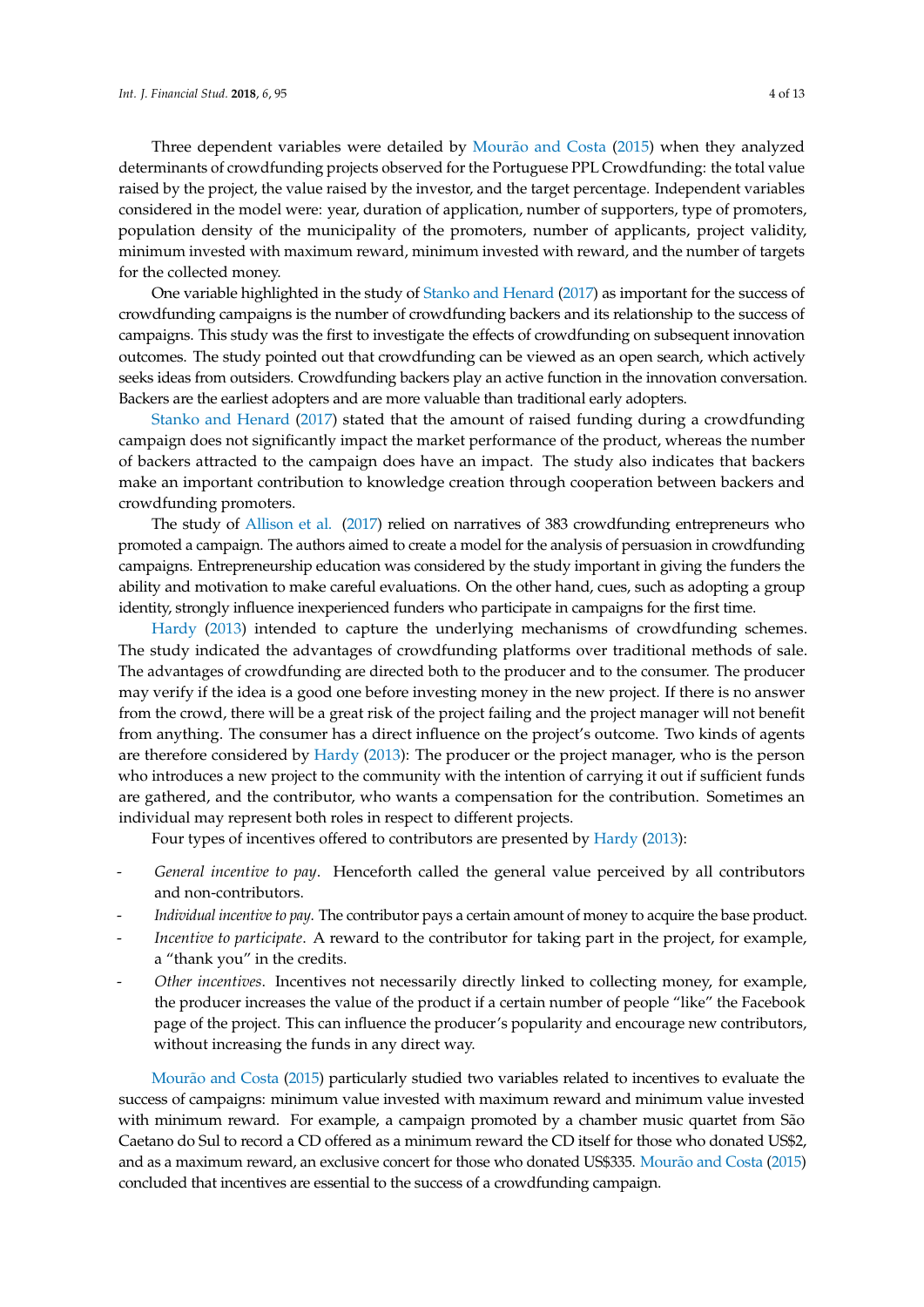According to [Hardy](#page-11-3) [\(2013\)](#page-11-3), there are three degrees of price discrimination. In the first degree, the seller defines a maximum price for which the buyer will be willing to buy the product. In the second degree the buyer receives discounts for acquiring a larger quantity of a product, and, at last in third degree discrimination the seller charges different prices to different groups of people, according to their characteristics, such as region, status, etc. that could be correlated with the consumers' willingness to pay.

Second degree discrimination is mostly used by Kickstarter. The platform offers larger quantities and/or bonuses to people who contribute more to the project. If the contributor has a higher willingness to pay, Kickstarter introduces incentives to offer higher prices. A contributor will increase his donations as long as he realizes that the benefits rise more quickly than the costs.

This review of the literature leads therefore to conclude that studies related to the success of crowdfunding projects can be divided into three areas. First, performance of crowdfunding is affected by entrepreneurs' social network ties. Second, the characteristics of successful crowdfunding campaigns are not randomly distributed. Considering these characteristics, nonprofit projects tend to be more well succeeded projects and require relatively less capital. Third, the motivation behind backers' participation in crowdfunding is important. Backers who have similar interests to the entrepreneurs are more likely to participate [\(Zhao et al.](#page-12-3) [2017\)](#page-12-3).

#### <span id="page-4-0"></span>**3. Empirical Studies**

As seen in the previous section, the current literature divides the set of crowdfunding determinants by the density or size of the promoters' network, the promised rewards for the funding, and the characteristics of the promoted projects, such as the demanded amount of money, the type of promoters and the type of project. This section will test these determinants for the largest Latin American crowdfunding platform—the Brazilian Kickante.

#### *3.1. The Kickante Platform*

In Brazil (and even in Latin America), Kickante is the largest crowdfunding platform. Between 2013 and 2018, more than 72,000 campaigns have been launched, generating more than US\$15 million [\(Kickante](#page-12-0) [2018\)](#page-12-0). Other Brazilian platforms also stand out, such as Cartase, Kickstarter, Indiegogo, StartMeUp, Broota, Impulso, Idea.me, and Bicharia.

Kickante has adopted a reward and donation crowdfunding model, suggesting that the success of the Brazilian platform is due to the social characteristics faced by Brazil, as well as philanthropic aspects. This differs from Kickstarter, which is based in the United States, and is based on debt crowdfunding and equity crowdfunding.

One factor that may explain the success of Kickante is its multiple modes of campaigns. In addition to the traditional All-or-Nothing, or to flexible campaigns (like "keep it all" in Kickstarter), Kickante has created the Kick Outreach campaign mode. In the all-or-nothing mode, the proponent only receives the amount that was donated, if s/he reaches or exceeds the stipulated target, while in the flexible campaign, the proponent receives the value at the end of the independent campaign regardless of the campaign's success. In Kick Solidário, the donor who engages in the "Events of the Good" option determines the value of one of the 300 NGOs previously registered in the platform. Examples of "Events of the Good" include soccer matches, marriages, birth celebrations, and birthdays [\(Kickante](#page-12-0) [2018\)](#page-12-0).

Based on the campaigns since 2013, Kickante has developed a preliminary analysis between the goals set by the proponent and the success of the campaigns. The analyses indicate that a direct and positive relationship exists between the goal and the necessary campaign time, and time spent in the campaign on social networks [\(Kickante](#page-12-0) [2018\)](#page-12-0), such as, Facebook, Whatsapp, Twitter, and Instagram, among others. In other words, the following conclusions are indicated:

- The higher the goal, the more time spent on the campaign;
- The higher the goal, the greater the need for investments in social networks, in order to establish or increase trust.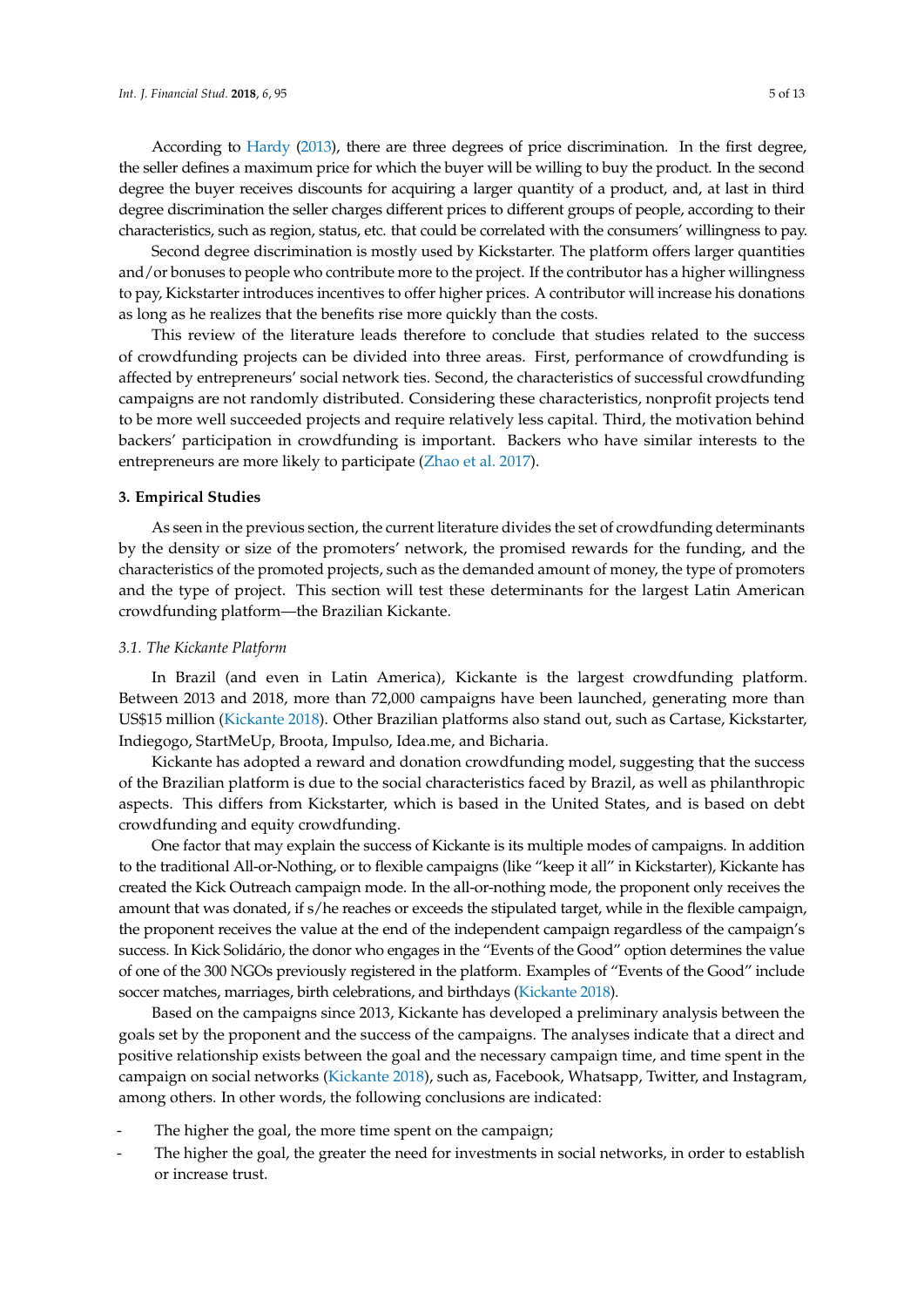Other observations by platform managers indicate:

- (i) The need for planning before the campaign is published, using donors (who actually contribute financially to the campaign) and supporters (those who do not contribute financially but advertise on their social networks) and
- (ii) An understanding of a hierarchy based on proximity to the proposer and the trust assigned to the campaign.

Kickante's managers have assigned the name Network 1 to those closest to the campaign leader, such as family, friends, and fans. Network 2 basically consists of friends of friends and acquaintances, and Network 3, is the general public. For Kickante the first to contribute to the campaign will be members of Network 1, because there is already a solid level of trust, while the people in Network 3 will need to build this relationship.

Other relevant aspects suggested by the platform are the use of media, the number of people involved in the campaign and the rewards. Media, such as videos, for example, prove that the proponent is real, making it more reliable. Regarding the formation of a group, analyses carried out by the developers of the platform affirm that teams can raise 80% more than a single person [\(Kickante](#page-12-0) [2018\)](#page-12-0). Finally, intangible rewards are suggested as influential.

Table [1](#page-5-0) shows some descriptive values relating to successful projects managed by the Kickante platform.

<span id="page-5-0"></span>

| Category/Subcategory       | Number of<br>Investors | <b>Collected Amount</b><br>(Reais, $1$ USD =<br>3.82 Reais) | % of the Total<br>Collected<br>Amount | Mean<br>Number of<br>Investors | Minimum Value<br>with Maximum<br>Prize (Mean, Reais) | Minimum Value<br>with Prize<br>(Mean, Reais) |
|----------------------------|------------------------|-------------------------------------------------------------|---------------------------------------|--------------------------------|------------------------------------------------------|----------------------------------------------|
| Social Projects/Causes     | 344                    | 8,412,759.70                                                | 52%                                   | 225.25                         | 2029.19                                              | 32.24                                        |
| <b>NGO</b>                 | 88                     | 3,067,566.31                                                | 19%                                   | 338.20                         | 2768.85                                              | 81.45                                        |
| Education                  | 79                     | 1,706,613.34                                                | 11%                                   | 135.71                         | 3071.42                                              | 15.95                                        |
| Health                     | 42                     | 1,013,894.71                                                | 6%                                    | 197.94                         | 1032.96                                              | 10.00                                        |
| Pets/Animal life           | 49                     | 794,849.84                                                  | 5%                                    | 366.29                         | 4255.36                                              | 27.14                                        |
| Environment                | 14                     | 697,195.16                                                  | $4\%$                                 | 100.68                         | 904.05                                               | 18.07                                        |
| Community                  | 41                     | 523,768.15                                                  | 3%                                    | 214.16                         | 672.37                                               | 22.37                                        |
| Activism                   | 19                     | 306,833.53                                                  | 2%                                    | 107.22                         | 681.11                                               | 23.89                                        |
| Beliefs/Religion           | 9                      | 153,724.01                                                  | $1\%$                                 | 4856.00                        | 20.00                                                | 20.00                                        |
| <b>LGBT</b>                | 1                      | 107,213.39                                                  | $1\%$                                 | 517.00                         | 2750.00                                              | 10.00                                        |
| Refugees                   | 1                      | 40,471.26                                                   | $0\%$                                 | 14.00                          | 0.00                                                 | 0.00                                         |
| Wellbeing and gym          | $\mathbf{1}$           | 630.00                                                      | $0\%$                                 | 181.62                         | 1019.29                                              | 9.05                                         |
| Cultural projects/Creative | 363                    | 6,408,689.88                                                | 40%                                   | 180.47                         | 5451.11                                              | 26.76                                        |
| Music                      | 138                    | 2,316,341.73                                                | 14%                                   | 191.97                         | 10749.05                                             | 17.76                                        |
| <b>Books</b>               | 98                     | 1,771,772.68                                                | 11%                                   | 198.23                         | 2810.14                                              | 27.52                                        |
| Games                      | 25                     | 1,209,323.68                                                | $7\%$                                 | 297.04                         | 1412.03                                              | 29.35                                        |
| Cinema                     | 35                     | 269,240.99                                                  | 2%                                    | 73.80                          | 2512.29                                              | 17.34                                        |
| Photography                | 16                     | 243,602.40                                                  | 2%                                    | 131.44                         | 2247.50                                              | 48.56                                        |
| Theater                    | 19                     | 240,577.40                                                  | $1\%$                                 | 71.68                          | 1702.63                                              | 84.21                                        |
| Media                      | 11                     | 131,160.00                                                  | $1\%$                                 | 144.27                         | 511.82                                               | 24.09                                        |
| Design                     | 5                      | 75,277.00                                                   | $0\%$                                 | 50.00                          | 925.80                                               | 10.00                                        |
| Cartoons                   | 5                      | 55,671.00                                                   | $0\%$                                 | 90.20                          | 1022.00                                              | 15.00                                        |
| Vídeo                      | 5                      | 55,392.00                                                   | $0\%$                                 | 707.00                         | 802.00                                               | 12.00                                        |
| Humour                     | $\overline{2}$         | 27,335.00                                                   | $0\%$                                 | 72.50                          | 1750.00                                              | 5.00                                         |
| Dance                      | 3                      | 11,981.00                                                   | $0\%$                                 | 45.67                          | 1856.67                                              | 130.00                                       |
| Fashion                    | $\mathbf{1}$           | 1015.00                                                     | $0\%$                                 | 11.00                          | 0.00                                                 | 0.00                                         |
| Entrepreneurship           | 81                     | 1,361,638.67                                                | 8%                                    | 123.27                         | 2143.09                                              | 23.90                                        |
| Innovation                 | 9                      | 377,544.50                                                  | 2%                                    | 156.67                         | 7444.67                                              | 21.89                                        |
| Sports                     | 38                     | 313,191.17                                                  | 2%                                    | 76.74                          | 1075.84                                              | 24.71                                        |
| Tech                       | 9                      | 178,669.99                                                  | $1\%$                                 | 186.00                         | 1361.11                                              | 27.11                                        |
| Events                     | 15                     | 163,003.00                                                  | $1\%$                                 | 116.27                         | 883.47                                               | 23.80                                        |
| Gastronomy                 | 5                      | 161,956.67                                                  | $1\%$                                 | 346.80                         | 7024.80                                              | 27.80                                        |
| Start up                   | 3                      | 135,803.34                                                  | $1\%$                                 | 26.33                          | 1326.67                                              | 13.33                                        |
| <b>Small Businesses</b>    | $\overline{2}$         | 31,470.00                                                   | $0\%$                                 | 214.00                         | 550.00                                               | 10.00                                        |
| Total                      | 788                    | 16,183,088.25                                               |                                       | 194.14                         | 3617.24                                              | 28.86                                        |

**Table 1.** Descriptive values for successful Kickante projects (2013–2017).

Source: [\(Kickante](#page-12-0) [2018\)](#page-12-0).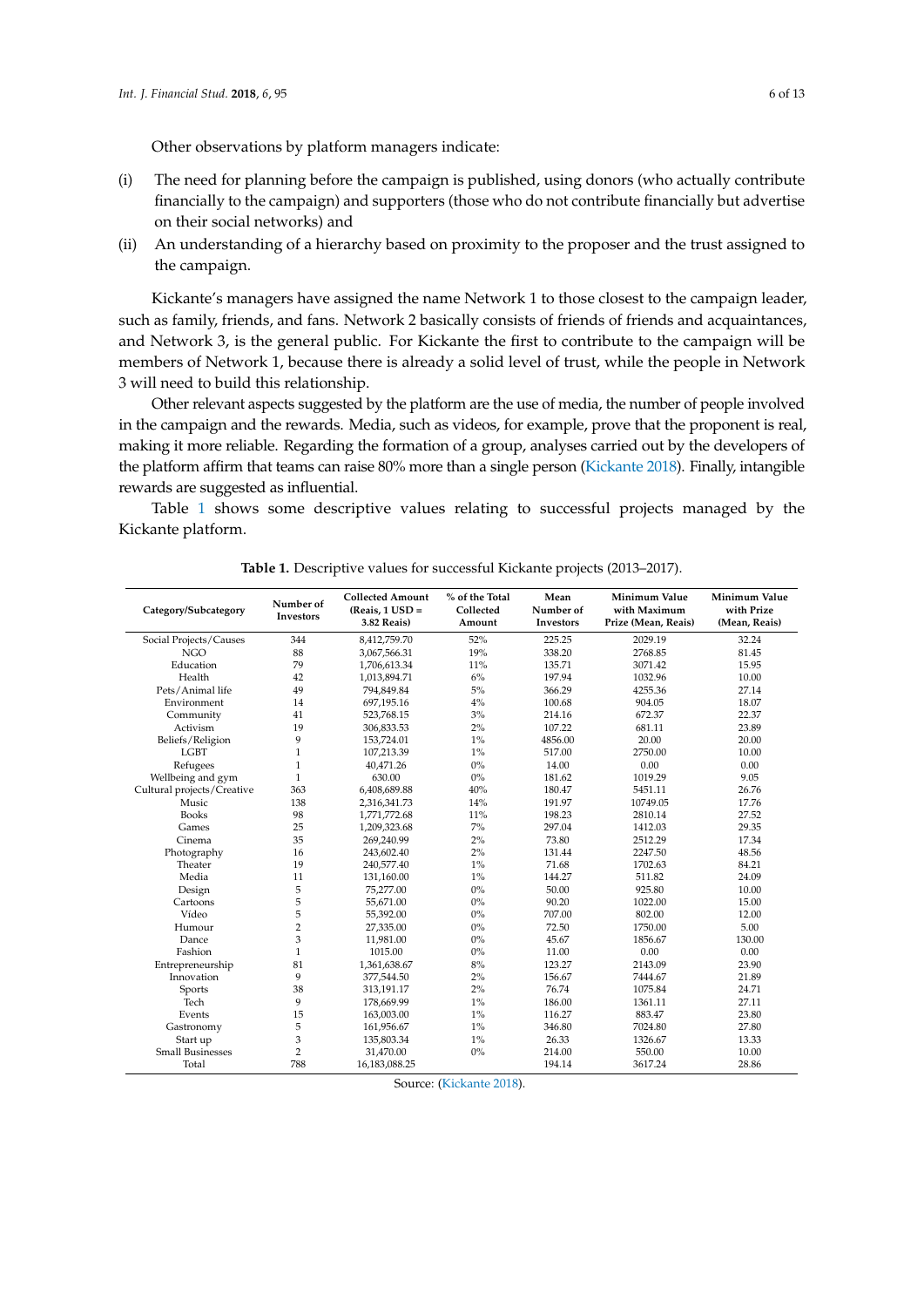#### *3.2. Data, Descriptive Statistics and Results*

For analyzing the determinants explaining the well-succeeded projects exhibited in the Brazilian site 'Kickante.com' we are going to estimate the following model (Equation (1)):

$$
y_i = \alpha + \beta^* X_i + e_i \tag{1}
$$

The previous Equation (1) will alternatively assume three dependent variables. These dependent variables are the total raised value per project, the percentage of target, and the raised value per investor. The independent variables follow the literature review. Therefore, we used variables that focused on the project's characteristics [\(Poetz and Schreier](#page-12-7) [2012\)](#page-12-7), the number of investors [\(Schenk and Guittard](#page-12-8) [2009\)](#page-12-8) and the rewards available to the investors [\(Kappel](#page-11-8) [2008\)](#page-11-8).

The independent variables are the number of investors ("kickantes"); the type of projects (social projects/causes, cultural/creative projects, entrepreneurship); the type of promoters (individuals, groups of individuals, NGOs, firms/companies); the existence of multiple aims attributed to the raised money; the minimum invested value with reward; and the minimum invested value with the maximum reward.

We considered it important to exhibit some comments about the main descriptive statistics of these variables (Table [2\)](#page-6-0). Following [Silveira et al.](#page-12-9) [\(2018\)](#page-12-9), we also observed that the median project promoted by the Kickante platform received US\$5375, being excessively funded 49% above the required value, and each one of the 194 investors gave around US\$45 to this representative project. It was most likely funded in 2015 and promoted by an individual. This representative project did not involve the repairing of buildings. The minimum invested value that granted a reward to the investor was around US\$7 and the minimum invested value that granted the maximum reward to the investor had a median value of US\$950.

<span id="page-6-0"></span>

|                                                        | <b>Number of Cases</b> | Mean    | <b>Standard Deviation</b> | Minimum      | Maximum    |
|--------------------------------------------------------|------------------------|---------|---------------------------|--------------|------------|
| Total raised value per project (dollar)                | 788                    | 5376.15 | 2732.75                   | 95.29        | 232.823.40 |
| Excess over target (=Funded Value/Required Value)      | 788                    | 1.498   | 2.246                     | 0.360        | 53.562     |
| Raised value per investor (dollar)                     | 788                    | 44.23   | 138.58                    | 1491.10      | 2698.19    |
| Year                                                   | 788                    | 2015.7  | 0.931                     | 2013         | 2017       |
| Number of investors                                    | 788                    | 194.13  | 413.18                    |              | 4856       |
| Type of promoters *                                    | 788                    | 1.793   | 1.078                     |              | 4          |
| Type of projects **                                    | 788                    | 2.826   | 1.740                     |              | 6          |
| Multiple functions                                     | 788                    | 1.302   | 0.707                     |              |            |
| Validity of the project (1, yes; 0, no)                | 788                    | 0.876   | 0.328                     | $\mathbf{0}$ |            |
| Minimum invested value with prize (dollar)             | 788                    | 7554.45 | 48.16                     |              | 1308.90    |
| Minimum invested value with the maximum prize (dollar) | 788                    | 946.92  | 9505.07                   | -            | 61,780.10  |
| Municipality (discrete vv)                             | 788                    | 104.019 | 39.129                    |              | 154        |
| Project focused on construction/repair of buildings    | 788                    | 0.048   | 0.214                     | $\Omega$     |            |
| Comments on the project's Kickante page                | 582                    | 46.577  | 98.644                    | $\Omega$     | 893        |

\* Type of promoters: 1, a single promoter; 2, an informal group of promoters; 3, a non-profit organization; 4, a private company/firm. \*\* Type of projects—1: Social; 2: Creative/Cultural; 3: Entrepreneurship. Source: [\(Kickante](#page-12-0) [2018\)](#page-12-0).

For studying the eventuality of problems of endogeneity, we also ran the Durbin-Hu-Hausman tests against the endogeneity of the variables most likely to introduce problems; as an ultimate observation, we were able to reject the hypotheses of exogenous regressors. Full details are available upon request. Therefore, OLS is not appropriate and we preferred to estimate our regressions using two stage least squares [\(Wooldridge](#page-12-10) [2007\)](#page-12-10). These results, estimated by two stage least squares (2SLS) with heteroscedasticity robust standard errors, are in Table [3.](#page-7-0)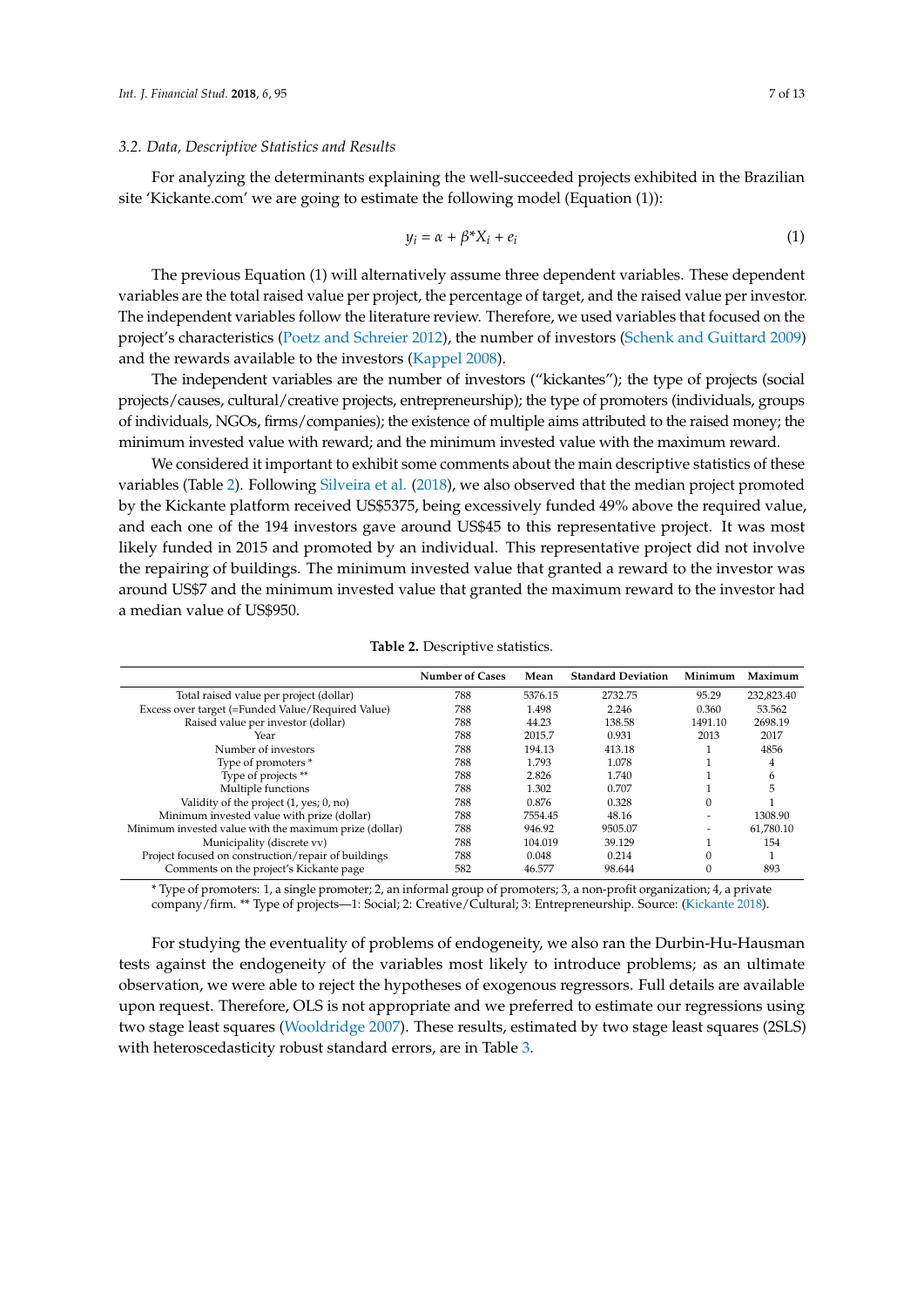|                                                     | <b>Total Raised Value per Project</b> | <b>Percentage of Target</b> | Raised Value per Investor |
|-----------------------------------------------------|---------------------------------------|-----------------------------|---------------------------|
| Constant                                            | 3480.8 (4976.5)                       | $1.44$ *** $(0.12)$         | $165.3$ *** (45.01)       |
| Project focused on construction/repair of buildings | 1283.0 (10221.1)                      | $-0.13(0.18)$               | $-111.3(69.5)$            |
| Number of investors                                 | $110.4$ *** (24.0)                    | $0.0008$ ** $(0.0004)$      | $-0.093$ ** (0.043)       |
|                                                     | $2. -3273.7(2537.7)$                  | $2: -0.19(0.16)$            | 2: 37.8(37.4)             |
| Type of promoters                                   | $3: -4181.2(5780.3)$                  | $3: -0.24 * (0.13)$         | $3:193.7*(102.1)$         |
|                                                     | 4: $7891.7 * (4556.6)$                | 4: 0.46(0.43)               | 4: $209.3 * (117.0)$      |
|                                                     | $2: -5010.8$ (3917.7)                 | $2: -0.056(0.183)$          | $2: -29.6(23.3)$          |
| Type of projects                                    | 3: 1203.2 (3351.4)                    | $3: -0.10(0.12)$            | $3:161.6*(86.5)$          |
| Multiple functions/ends for the invested money      | $-1361.2(2279.8)$                     | $-0.08*(0.05)$              | $-21.7(23.6)$             |
| Minimum invested value with prize                   | $3.16$ *** (1.14)                     | $-0.00008 * (0.00001)$      | $0.040$ *** $(0.014)$     |
| Minimum invested value with the maximum prize       | 0.067(0.089)                          | $-0.000001(0.0000008)$      | 0.0001(0.0008)            |
| R2/Number of cases                                  | 0.485/704                             | 0.015/704                   | 0.033/704                 |
| Wald chi <sub>2</sub>                               | 56.05                                 | 16.36                       | 66.38                     |
| F-val (1st stage regression)                        | $16.10*$                              | $16.10*$                    | $16.10*$                  |

<span id="page-7-0"></span>**Table 3.** Estimations for total funded value, percentage of target, and value per investor (2013–2017).

Note: Robust heteroskedasticity standard errors between parentheses. Significance levels: \*, 10%; \*\*, 5%; \*\*\*, 1%. Instruments: i.municipality, population density of the surrounding region, number of comments. Source: [\(Kickante](#page-12-0) [2018\)](#page-12-0).

Results from Table [3](#page-7-0) show that the total raised value per project rises with the number of investors ("kickantes") and with the minimum value guaranteeing a reward in each project. The type of promoters—especially firms or companies, influence the raised value per project. The overall R2 is highly satisfactory for the first exhibited regression (0.49) and the F-val from the first stage regression is statistically significant at a level of 10%. This considers the critical values for the 2SLS relative bias, which favors the actual option for the chosen instruments. The test on endogeneity does not allow rejection of the null hypothesis for variables that are exogenous.

Regarding the other columns (i.e., related to the achieved target and to the value per investor), additional evidence arises. First, the target increases with the number of investors. Second, NGOs and firms also increase the expected value per investor as well as projects classified in the entrepreneurship category. Finally, the value per investor also tends to increase if the minimum value with a reward is higher.

Tables [4–](#page-7-1)[6](#page-8-0) exhibit the estimates for the three different groups of projects: social/causes (Table [4\)](#page-7-1), cultural and creative projects (Table [5\)](#page-8-1), and entrepreneurship (Table [6\)](#page-8-0).

<span id="page-7-1"></span>

|                                                                                                    | Total Raised Value per Project Percentage of Target Raised Value per Invest |  |
|----------------------------------------------------------------------------------------------------|-----------------------------------------------------------------------------|--|
| and value per investor (2013–2017).                                                                |                                                                             |  |
| Table 4. Type of Project: Social/Causes. Estimations for total funded value, percentage of target, |                                                                             |  |

| Total Raised Value per Project | <b>Percentage of Target</b>                                                                                                                                                                                             | Raised Value per Investor |
|--------------------------------|-------------------------------------------------------------------------------------------------------------------------------------------------------------------------------------------------------------------------|---------------------------|
|                                | $1.39$ *** $(0.14)$                                                                                                                                                                                                     | $186.9$ *** (62.6)        |
|                                | $-0.084(0.188)$                                                                                                                                                                                                         | $-134.2(89.7)$            |
|                                | 0.0002(0.0002)                                                                                                                                                                                                          | $-0.105$ ** (0.052)       |
|                                | $2: -0.212 * (0.212)$                                                                                                                                                                                                   | 2: 17.04(24.82)           |
|                                | $3: -0.109(0.112)$                                                                                                                                                                                                      | $3:196.2*(117.7)$         |
|                                | 4: 1.23(1.33)                                                                                                                                                                                                           | $4: -45.4(37.6)$          |
|                                | $-0.035(0.062)$                                                                                                                                                                                                         | $-35.4(36.0)$             |
|                                |                                                                                                                                                                                                                         | $0.004$ *** $(0.001)$     |
|                                | 0.00001(0.000009)                                                                                                                                                                                                       | $0.004$ *** $(0.001)$     |
|                                | 0.049/307                                                                                                                                                                                                               | 0.022/307                 |
| 599.17                         | 13.51                                                                                                                                                                                                                   | 52.50                     |
|                                | 25.99 ***                                                                                                                                                                                                               | $25.99***$                |
|                                | $-261.1(4369.1)$<br>9917.9 (8424.3)<br>$74.6$ *** (23.10)<br>2:682.5(1783.64)<br>$3: -632.5(2608.3)$<br>$4: -18,105**$ (9025.0)<br>$-39.46(2010.6)$<br>$-0.84(0.97)$<br>$3.802$ *** $(0.610)$<br>0.824/307<br>25.99 *** | $-0.00007$ ** (0.00003)   |

Note: Robust heteroskedasticity standard errors between parentheses. Significance levels: \*, 10%; \*\*, 5%; \*\*\*, 1%. Instruments: i.municipality, population density of the surrounding region, number of comments. Source: [\(Kickante](#page-12-0) [2018\)](#page-12-0).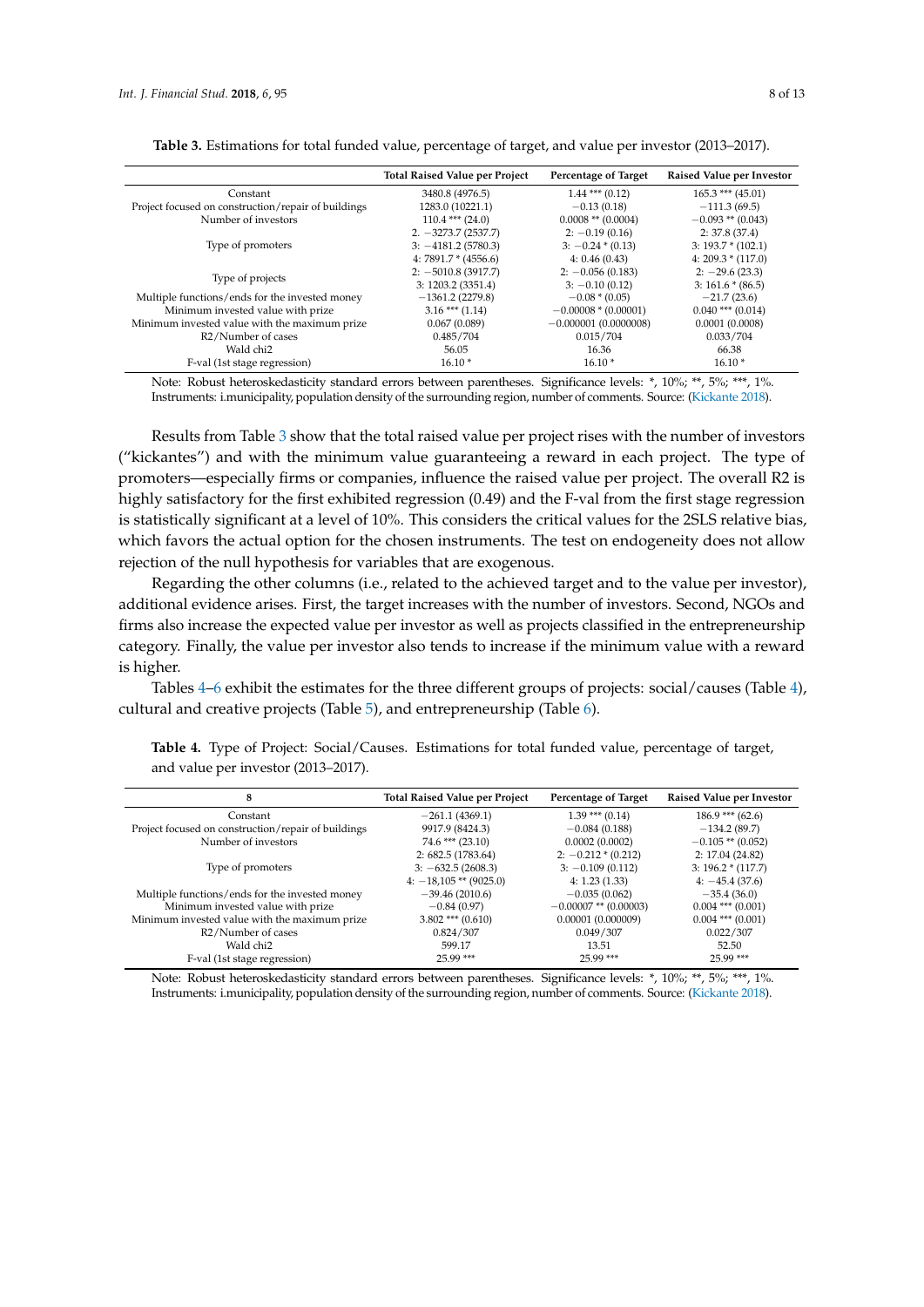<span id="page-8-1"></span>**Table 5.** Type of Project: Cultural/Creative Projects. Estimations for total funded value, percentage of target, and value per investor (2013–2017).

|                                                     | <b>Total Raised Value per Project</b> | <b>Percentage of Target</b> | Raised Value per Investor |
|-----------------------------------------------------|---------------------------------------|-----------------------------|---------------------------|
| Constant                                            | 1009.0 (2742.7)                       | $1.300$ *** $(0.255)$       | $131.9$ *** (93.19)       |
| Project focused on construction/repair of buildings | No data                               | No data                     | No data                   |
| Number of investors                                 | $90.34$ *** $(17.64)$                 | $0.002 * (0.001)$           | $-0.070*(0.041)$          |
|                                                     | $2: -2315.4(2840.1)$                  | $2: -0.399(0.321)$          | 2: 38.44 (33.82)          |
| Type of promoters                                   | $3: -10,969.1(21934.6)$               | $3: -1.024(0.757)$          | $3: 129.8 * (76.33)$      |
|                                                     | 4: 3887.2 (3140.4)                    | 4: 0.162(0.596)             | 4: 0.613(15.43)           |
| Multiple functions/ends for the invested money      | $-31.97(1950.1)$                      | $-0.172*(0.101)$            | $-4.96(16.29)$            |
| Minimum invested value with prize                   | 16.17 (15.23)                         | $-0.0004(0.003)$            | 0.022(0.194)              |
| Minimum invested value with the maximum prize       | 0.002(0.015)                          | $-0.000002 * (0.000001)$    | $-0.000005(0.00003)$      |
| R <sub>2</sub> /Number of cases                     | 0.255 / 323                           | 0.032/323                   | 0.038/323                 |
| Wald chi2                                           | 425.7                                 | 6.52                        | 0.50                      |
| F-val (1st stage regression)                        | $10.61**$                             | $10.61**$                   | $10.61**$                 |

Note: Robust heteroskedasticity standard errors between parentheses. Significance levels: \*, 10%; \*\*, 5%; \*\*\*, 1%. Instruments: i.municipality, population density of the surrounding region, number of comments. Source: [\(Kickante](#page-12-0) [2018\)](#page-12-0).

<span id="page-8-0"></span>**Table 6.** Type of Project: Entrepreneurship. Estimations for total funded value, percentage of target, and value per investor (2013–2017).

|                                                     | <b>Total Raised Value per Project</b> | Percentage of Target | Raised Value per Investor |
|-----------------------------------------------------|---------------------------------------|----------------------|---------------------------|
| Constant                                            | $-7006.2(4606.7)$                     | $1.24$ *** $(0.12)$  | $204.3 * (110.8)$         |
| Project focused on construction/repair of buildings | $-7263.2(6803.2)$                     | $-0.15(0.223)$       | $-189.5(248.1)$           |
| Number of investors                                 | $108.5$ *** (26.94)                   | $-0.0003(0.0003)$    | $-1.049(0.706)$           |
|                                                     | 2: 2984.0 (4978.8)                    | 2: 0.187(0.175)      | 2: 118.9 (218.7)          |
| Type of promoters                                   | 3: 410.4(1891.9)                      | $3: -0.15*(0.084)$   | $3: -72.84 * (43.86)$     |
|                                                     | 4: $39,393.6$ ** $(16221.6)$          | 4: $0.792 * (0.475)$ | 4: $1108.5$ ** $(472.2)$  |
| Multiple functions/ends for the invested money      | 4566.6** (2203.7)                     | $-0.084$ ** (0.039)  | 2.74(56.7)                |
| Minimum invested value with prize                   | 23.39 (28.87)                         | 0.001(0.002)         | 1.033(1.079)              |
| Minimum invested value with the maximum prize       | 0.637(0.748)                          | 0.00001(0.00001)     | $0.043$ ** $(0.022)$      |
| R2/Number of cases                                  | 0.535/74                              | 0.112/74             | 0.218/74                  |
| Wald chi2                                           | 74.93                                 | 37.51                | 27.25                     |
| F-val (1st stage regression)                        | $9.89*$                               | $9.89*$              | $9.89*$                   |

Note: Robust heteroskedasticity standard errors between parentheses. Significance levels: \*, 10%; \*\*, 5%; \*\*\*, 1%. Instruments: i.municipality, population density of the surrounding region, number of comments. Source: [\(Kickante](#page-12-0) [2018\)](#page-12-0).

If we interpret the most relevant estimates along these tables for the first column (total raised value per project), we observe the following. The most statistically significant effect from an additional investor relates to the projects focused on entrepreneurship as shown in Table [6.](#page-8-0) One additional investor for this investment category tends to add US\$28 to the project's funds; conversely, the least expressive effect is associated with the type of projects regarding social projects/causes (the estimated coefficient for the number of investors is 74.6).

Regarding the expectations of rewards, our estimations identified the projects regarding social projects/causes as those in which a higher minimum value with a maximum reward leads to higher amounts of money going to the project. Actually, if a project of this type increases the minimum invested with the maximum reward by one real, the total amount of the project can be expected to increase by US\$1. Therefore, in relation to the reward from the maximum prize, our estimates suggest that the social projects (Table [4\)](#page-7-1) tend to be the most reactive. The dispersion of targets (proxied by the variable "multiple functions/ends for the invested money") seems to be more focused on the projects centered on entrepreneurship. There are also stimulating observations in regards to the type of promoters.

Firms and companies tend to be successful promoters for projects related to entrepreneurship. The percentage of target estimates is exhibited in the second column of each table. The low values of the R2 of these estimations suggest our set of independent variables are not able to explain the variance of the percentage of target achieved for each project by a significant proportion. Even so, for these estimations, the higher values granting a maximum reward tend to be associated to lower targets observed in the category of social/causes. Also, when diminishing the achieved percentage of target of these causes, we find the effect related to promoters like informal groups or NGOs. Once again, firms and companies increase the percentage of achieved target for projects related to entrepreneurship.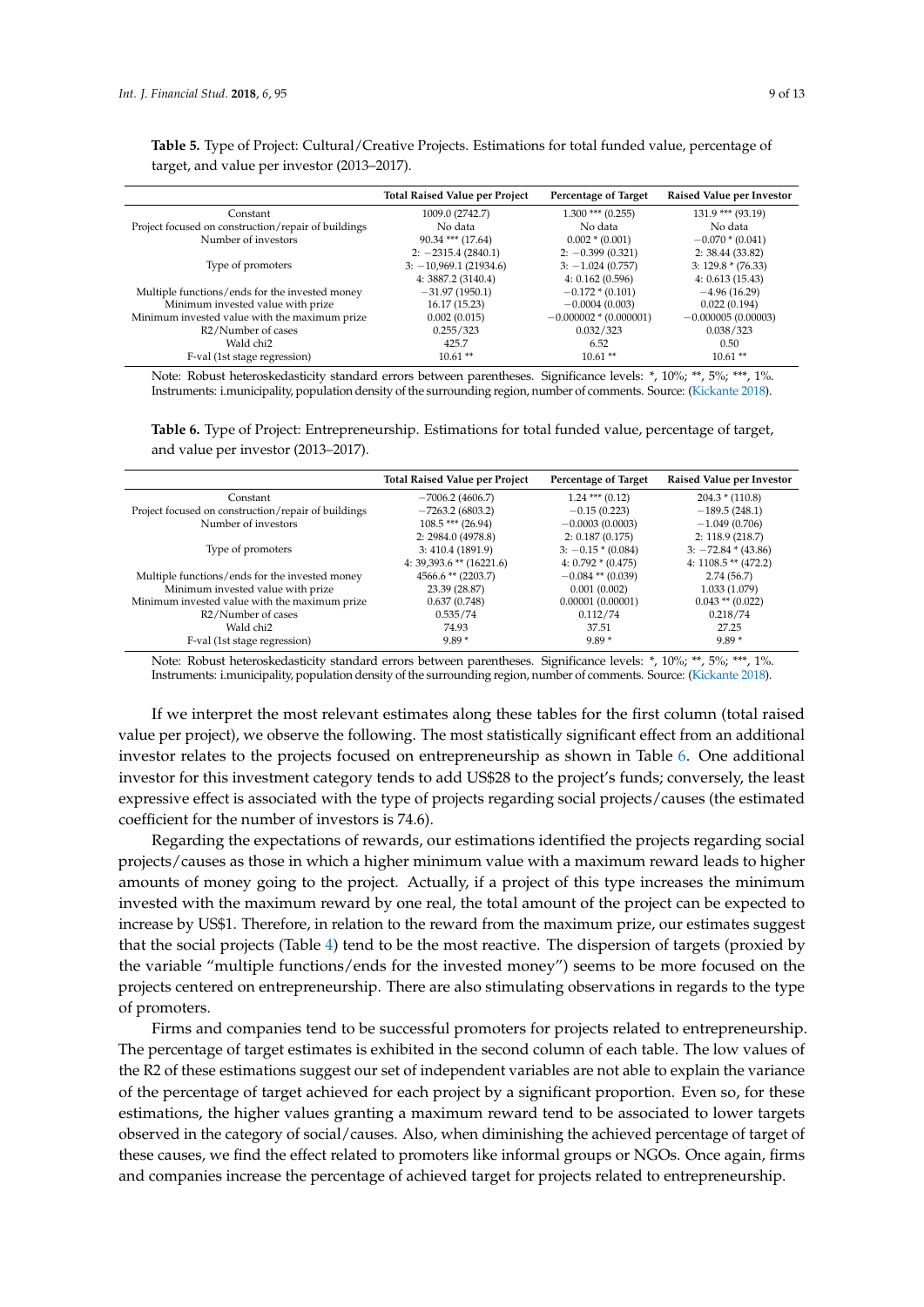Regarding the raised value per investor (the third column in Tables [4](#page-7-1)[–6\)](#page-8-0), it is interesting to observe that investors in social causes or in entrepreneurship projects tend to invest more if there are more significant rewards or if they are not single individuals promoting the project.

Overall, the R2 is high for the estimations regarding total raised value per project, but it is low for the estimations regarding percentage of target and raised value per investor. This aligns with the study by Mourã[o and Costa](#page-12-1) [\(2015\)](#page-12-1) and can be interpreted as evidence of the individual motivations behind each one of these investments, which further generate opportunities of research in order to explore other scientific explanations for explaining the values invested by each sponsor. The tests on endogeneity returned significant values, which prove the exogeneity of the instruments. The F-values for the first stage regressions led us to conclude the quality of the chosen instruments.

<span id="page-9-1"></span>We have also estimated the effect from the different states of Brazil for the estimation of the total raised value per project considering all the projects. The following table (Table [7\)](#page-9-1) shows this.

| <b>State</b>      | <b>Estimated Effect</b> |
|-------------------|-------------------------|
| Amapá             | $-14,220.07$ **         |
| Amazonas          | $-1900.08$              |
| Bahia             | $-9876.35**$            |
| Ceará             | 667.21                  |
| DF Brasília       | $-170.39$               |
| Espírito Santo    | $-5799.04$ **           |
| Goiás             | $-15,330.03$ **         |
| Maranhão          | $-7718.81**$            |
| Mato Grosso       | $-4363.92$              |
| Minas Gerais      | $-1004.13$              |
| Paraná            | $-571.44$               |
| Paraíba           | $-5225.79$              |
| Pará              | $-4830.39*$             |
| Pernambuco        | $-849.18$               |
| Piauí             | $-13,359.82$            |
| Rio Grande do Sul | $-4881.53*$             |
| Rio de Janeiro    | $-6755.19$              |
| Roraima           | $-9196.84$ **           |
| Santa Catarina    | $-16,893.15$            |
| Sergipe           | $-7722.72*$             |
| São Paulo         | $-6014.33$              |

**Table 7.** Fixed-effects for Brazilian states (dependent variable: Total raised value per project).

Significance levels: \*, 10%; \*\*, 5%

Overall, projects from states like Espírito Santo, Maranhão, Roraima, and Sergipe tend to have smaller raised values. There are several studies highlighting the importance of the surrounding area for increasing the amounts of investments raised [\(Hess](#page-11-9) [2018;](#page-11-9) [Aliprantis and Carroll](#page-11-10) [2018;](#page-11-10) [Pattillo](#page-12-11) [2008\)](#page-12-11) or of charitable flows [\(Clifford](#page-11-11) [2017;](#page-11-11) [Ishida and Okuyama](#page-11-12) [2015\)](#page-11-12) to targets located in certain places. According to the [Atlas of Human Development](#page-11-13) [\(2018\)](#page-11-13), these states tend to be characterized by low values on the Human Development Index when considering all Brazilian states.

#### <span id="page-9-0"></span>**4. Discussion**

This work has studied the determinants that explain the heterogeneity of values regarding the crowdfunding projects observed in the Brazilian platform Kickante. In addition to the size of Kickante's dimensions (the largest Latin American crowdfunding platform), we considered it relevant to research the determinants of the raised amounts per project because of two major reasons.

[Hauge and Chimahusky](#page-11-14) [\(2016\)](#page-11-14) analyzed alternative characteristics regarding crowdfunding projects. They studied a representative sample of 288 cases from the total number of 23,353 projects posted on the platform Kickstarter. Some of the analyzed characteristics were project goals, number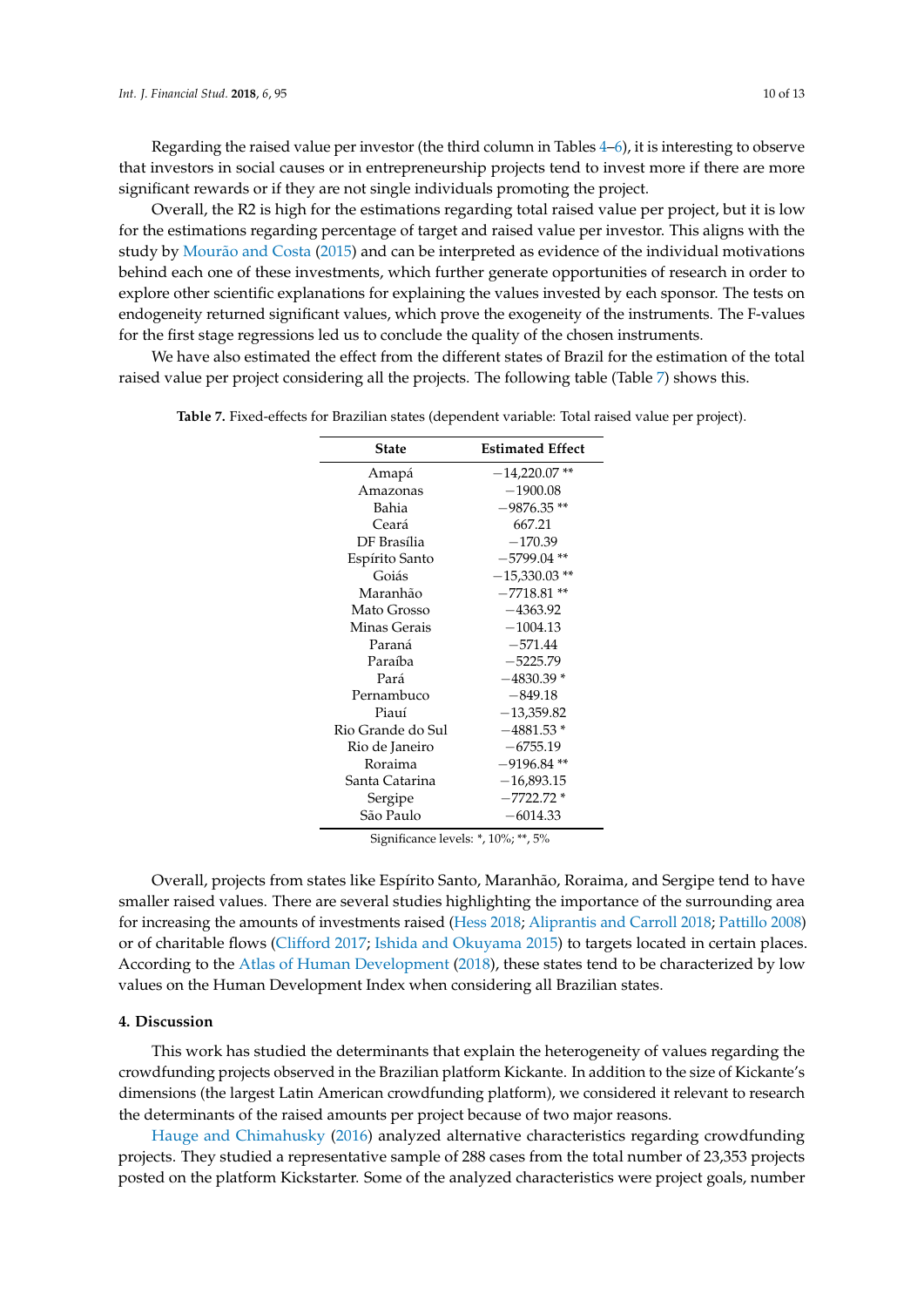of backers for a given project, preparedness of the project, number of members on a project team, connection to a Facebook page, and reward levels from the project. They concluded in their sample that 61.46% of the projects that guarantee a reward tend to be funded.

According to [Cho and Kim](#page-11-15) [\(2017\)](#page-11-15), the number of comments and updates had positive effects on the success of crowdfunding projects in US. The authors analyzed cultural dimensions on North America's and South Korea's crowdfunding sites, observing 260 projects from North American sites and 250 projects from South Korean platforms. Results showed that in the US more comments from people and updates on the project's progress increase the probability that people will support a given project. The study also concluded that the success of crowdfunding in Korea is influenced specifically by the number of supporters.

According to [Zhao et al.](#page-12-3) [\(2017\)](#page-12-3), commitment has a remarkable and positive effect on funding intentions. According to [Borst et al.](#page-11-16) [\(2018\)](#page-11-16), crowdfunding projects are predominantly supported by the project creator's relatively small network of family and friends. They argue that mobilizing funders outside this close network positively contributes to the success of a crowdfunding project.

[Zuquetto](#page-12-2) [\(2015\)](#page-12-2) studied variables that are traditionally considered to be positively correlated with the success of crowdfunding campaigns, such as the dimension of the network of the entrepreneur, the media quality of the project, the external highlights, the generosity of the entrepreneur's primary groups, the level of the requested fund, the project's duration, and the comments about the project on social networks.

Regarding the two major motivations behind this study, we have to comment on the following. The first motivation regarded the search for a better achievement of the low rates of success, which still characterize the exposed projects in crowdfunding platforms. Therefore, if all managers of these platforms can be informed about the most important dimensions enhancing the success of the exhibited projects, there would be a substantial increase in the perceived relevance of these emerging tools for entrepreneurship, for social causes and for the promotion of artistic projects. The second motivation related to the interest of each project's promoter. If s/he knows which dimensions maximize the value allocated to the project or the achieved percentage of target, then s/he will be able to search for a better example of such dimensions.

There are two major limitations in this version. The first relates to the sample in this study. Although we have observed all the data of the platform Kickante, it is important to compare these results with alternative data from other platforms in Brazil and to obtain global results. The second relates to the focus of this version in the three major categories. We are aware that regressions considering the subcategories will provide additional and stimulating insights.

#### **5. Conclusions**

Based on the literature review of this emerging field, and considering two stage least square regressions, our major results identify the role of the number of investors/kickantes for a project as successful indicators. Therefore, as indicated by our title, "many" friends, supporters, or investors of a project's promoter will never be "too many" for the development and funding of the project. Other dimensions, which have also been pointed to as important, relate to the minimum invested with rewards and to the different types of promoters (individuals, informal groups of citizens, NGOs, and firms/companies). Therefore, all of those who are interested in the success of a project exhibited in a crowdfunding platform must reflect on the best person/s to promote it as well as to use convenient rewards for a minimum investment in order to maximize the chances of funding.

This promising study has various potential for further research. Presently, we consider the following three as priorities: Firstly, we are interested in collecting more data from other Brazilian and Latin American platforms to contribute to a more robust observation of this emerging phenomenon. Secondly, we consider it relevant to explore the dimensions of the social network of each promoter as well as her/his individual characteristics. Finally, given the significance of the place/state in which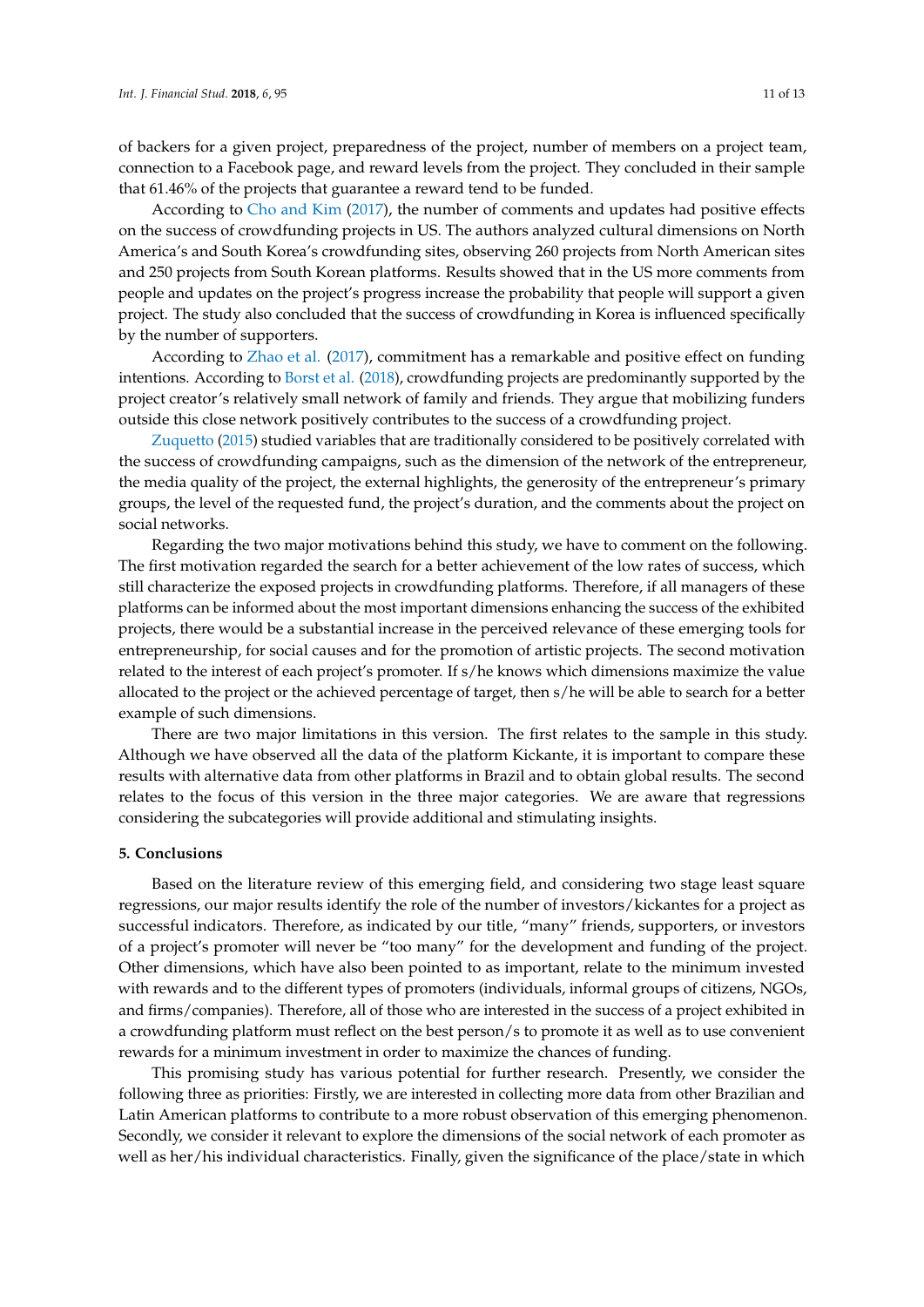each project identifies as its home place, we want to explore spatial interlinkages/autocorrelations of this feature in future research.

**Author Contributions:** Data curation, R.S.d.M.; Funding acquisition, P.M.; Investigation, R.S.d.M.; Methodology, P.M.; Software, P.M. and M.A.P.S.; Writing—original draft, M.A.P.S.

**Funding:** This work was carried out within the funding with COMPETE reference nº POCI-01-0145-FEDER-006683, with the FCT/MEC's (Fundação para a Ciência e a Tecnologia, I.P.) financial support through national funding and by the ERDF through the Operational Programme on "Competitiveness and Internationalization—COMPETE 2020 under the PT2020 Partnership Agreement".

**Acknowledgments:** The authors acknowledge the suggestions provided by two anonymous reviewers on a previous version of this work. They also recognize the quality of the suggestions provided by the participants of the Session of the Conference "Helix 2018" (Guimarães, Portugal) in which a previous version of this research has been discussed. Remaining limitations are authors' exclusive ones.

**Conflicts of Interest:** The authors declare no conflict of interest.

#### **References**

- <span id="page-11-6"></span>Agrawal, Ajay, Christian Catalini, and Avi Goldfarb. 2011. Family, Friends, and the Flat World: The Geography of Crowdfunding. *SSRN Electronic Journal* 10: 1–62.
- <span id="page-11-10"></span>Aliprantis, Dionissi, and Daniel Carroll. 2018. Neighborhood dynamics and the distribution of opportunity. *Quantitative Economics* 9: 247–303. [\[CrossRef\]](http://dx.doi.org/10.3982/QE785)
- <span id="page-11-7"></span>Allison, Thomas H., Blakley C. Davis, Justin W. Webb, and Jeremey C. Short. 2017. Persuasion in crowdfunding: An elaboration likelihood model of crowdfunding performance. *Journal of Business Venturing* 32: 707–25. [\[CrossRef\]](http://dx.doi.org/10.1016/j.jbusvent.2017.09.002)
- <span id="page-11-0"></span>Araújo, Mariana D. M., and Jorge R. S. Verschoore Filho. 2017. O Impacto das Estratégias de Recompensas no Resultado de Projetos de Crowdfunding: Uma Análise Comparativa Qualitativa com Utilização de Conjuntos Fuzzy. Paper presented at Encontro Nacional da Associação Nacional de Pós-Graduação e Pesquisa em Administração, São Paulo, Brazil, May 28–30.
- <span id="page-11-13"></span>Atlas of Human Development. 2018. Various Indicators. Available online: <http://www.atlasbrasil.org.br/2013/en/> (accessed on 2 April 2018).
- <span id="page-11-4"></span>Belleflamme, Paul, Thomas Lambert, and Armin Schwienbacher. 2013. Individual crowdfunding practices. *SSRN Electronic Journal* 15: 313–33.
- <span id="page-11-16"></span>Borst, Irma, Christine Moser, and Julie Ferguson. 2018. From friend funding to crowdfunding: Relevance of relationships, social media, and platform activities to crowdfunding performance. *New Media & Society* 20: 1396–414.
- <span id="page-11-15"></span>Cho, Moonhee, and Gawon Kim. 2017. A Cross-cultural Comparative Analysis of Crowdfunding Projects in The United States and South Korea. *Computers in Human Behavior* 72: 312–20. [\[CrossRef\]](http://dx.doi.org/10.1016/j.chb.2017.03.013)
- <span id="page-11-11"></span>Clifford, David. 2017. Neighborhood Context and Enduring Differences in the Density of Charitable Organizations: Reinforcing Dynamics of Foundation and Dissolution. *American Journal of Sociology* 123: 1535–600. [\[CrossRef\]](http://dx.doi.org/10.1086/697895)

<span id="page-11-1"></span>Crowdfunding. 2018. Available online: <https://www.crowdfundingnobrasil.com.br/> (accessed on 2 April 2018).

- <span id="page-11-2"></span>G1. 2018. Campanha Para Ajudar Menino Levanta Suspeita após Gastos dos Pais. Available online: <https://www.g1.com.br> (accessed on 2 April 2018).
- <span id="page-11-3"></span>Hardy, Wojciech. 2013. How to Perfectly Discriminate in a Crowd? A Theoretical Model of Crowdfunding. Working Papers 16/2013 (101). Warszawa, Poland: University of Warsaw, Faculty of Economic Sciences.
- <span id="page-11-14"></span>Hauge, Janice A., and Stanley Chimahusky. 2016. Are promises meaningless in an uncertain crowdfunding environment? *Economic Inquiry* 54: 1621–30. [\[CrossRef\]](http://dx.doi.org/10.1111/ecin.12319)
- <span id="page-11-9"></span>Hess, Chris. 2018. Light-Rail Investment in Seattle: Gentrification Pressures and Trends in Neighborhood Ethnoracial Composition. *Urban Affairs Review*. [\[CrossRef\]](http://dx.doi.org/10.1177/1078087418758959)
- <span id="page-11-5"></span>Holmberg, Johan. 2016. Crowdfunding and Economic Growth: Potential Effects on Investment Efficiency. Bachelor's Thesis, Civilekonom programmet Holmberg, Umea Universitet, Umea, Sweden; pp. 1–34.
- <span id="page-11-12"></span>Ishida, Yu, and Naoko Okuyama. 2015. Local Charitable Giving and Civil Society Organizations in Japan. Voluntas. *Online First* 26: 1164–88. [\[CrossRef\]](http://dx.doi.org/10.1007/s11266-015-9588-9)
- <span id="page-11-8"></span>Kappel, Tim. 2008. Ex Ante Crowdfunding and the Recording Industry: A Model for the US. *Loyola of Los Angeles Entertainment Law Review* 29: 375.